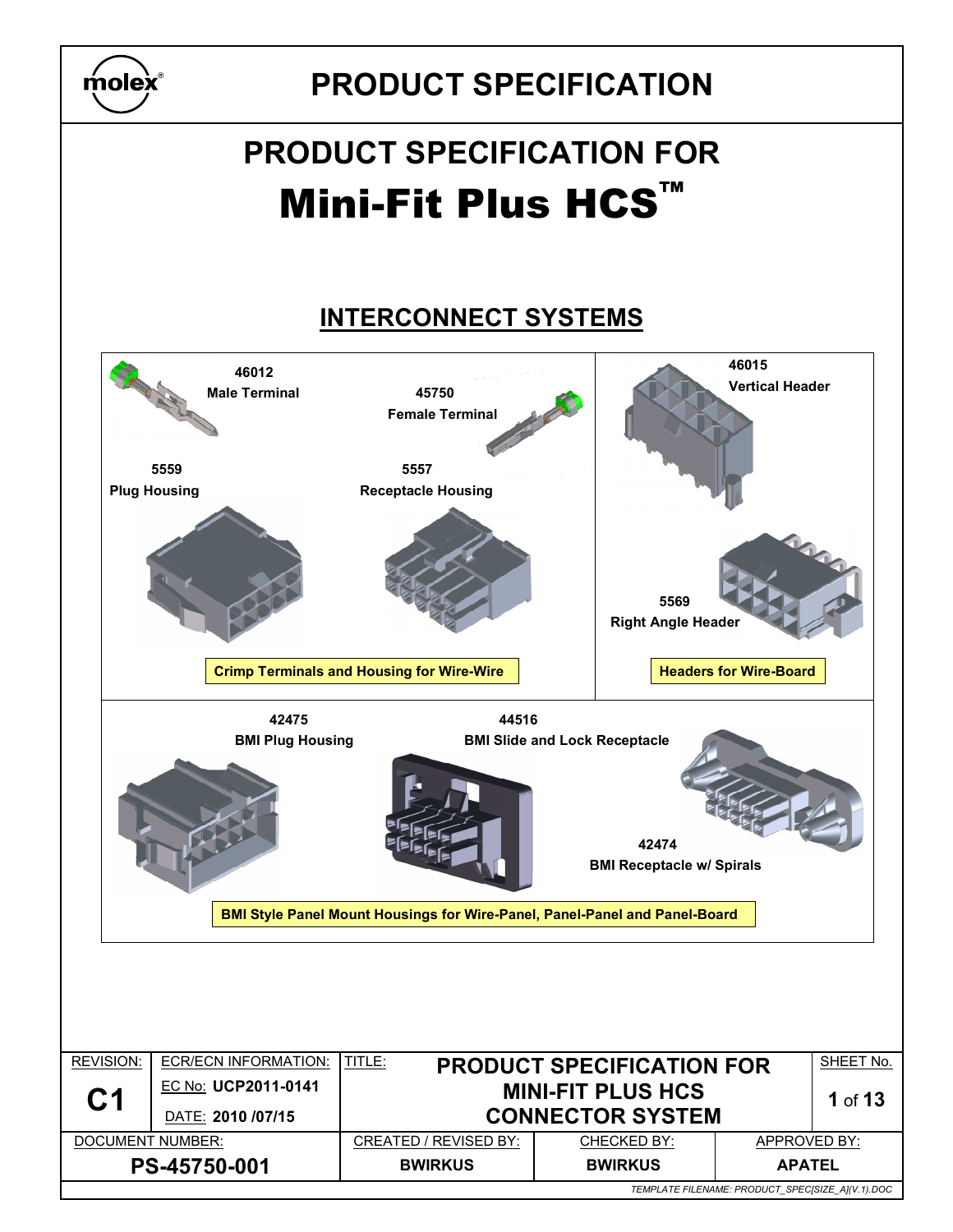



#### Product feature designations:

 $\overline{\textbf{m}}$ olex $\overline{\textbf{x}}$ 

- BMI Blind Mate Interface features allowing easier alignment in panel-board and board to board applications.
- SMC Surface Mount Compatible reflow solder temperatures up to 245°C.
- TPA Terminal Position Assurance helps ensure crimp terminals are fully engaged and prevents terminals from backing out in high vibration applications.
- CPA Connector Position Assurance assures housing cannot be inadvertently disengaged.

| <b>REVISION:</b> | ECR/ECN INFORMATION: | TITLE:<br><b>PRODUCT SPECIFICATION FOR</b> |                                     | SHEET No.                                        |  |  |  |
|------------------|----------------------|--------------------------------------------|-------------------------------------|--------------------------------------------------|--|--|--|
|                  | EC No: UCP2011-0141  |                                            | <b>MINI-FIT PLUS HCS</b><br>2 of 13 |                                                  |  |  |  |
| C <sub>1</sub>   | DATE: 2010 /07/15    |                                            | <b>CONNECTOR SYSTEM</b>             |                                                  |  |  |  |
| DOCUMENT NUMBER: |                      | CREATED / REVISED BY:                      | CHECKED BY:                         | APPROVED BY:                                     |  |  |  |
| PS-45750-001     |                      | <b>BWIRKUS</b>                             | <b>BWIRKUS</b>                      | <b>APATEL</b>                                    |  |  |  |
|                  |                      |                                            |                                     | TEMPLATE FILENAME: PRODUCT SPECISIZE A1(V.1).DOC |  |  |  |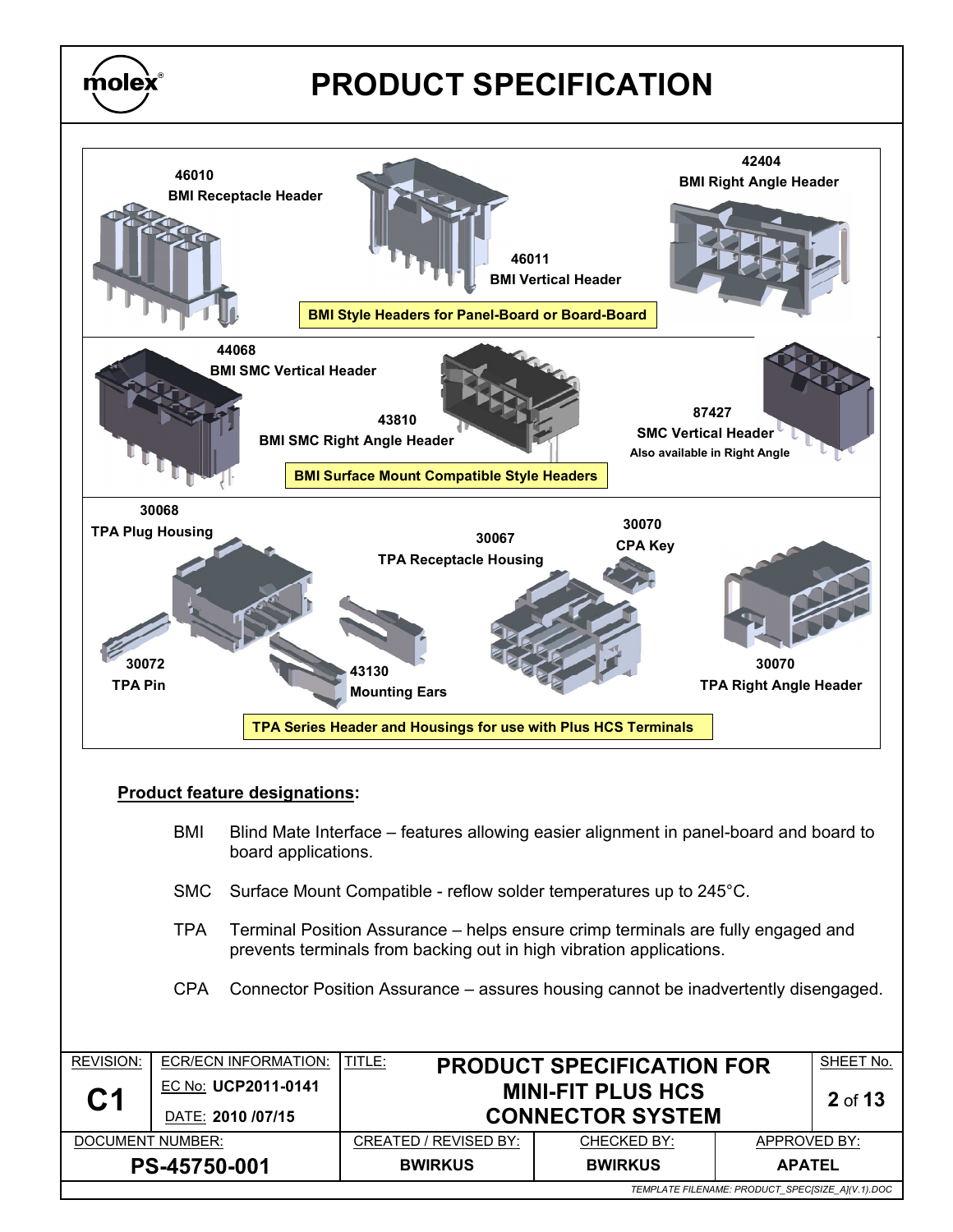

### **MINI-FIT PLUS HCS**

### TABLE OF CONTENTS

|                  | <b>SECTION</b>        |                                                                                                                                             |                                                                                                             |                                  | <b>PAGE</b>                           |           |
|------------------|-----------------------|---------------------------------------------------------------------------------------------------------------------------------------------|-------------------------------------------------------------------------------------------------------------|----------------------------------|---------------------------------------|-----------|
| 1.0              | <b>Scope</b>          |                                                                                                                                             |                                                                                                             |                                  | 4                                     |           |
| 2.0              |                       | <b>Product Description</b>                                                                                                                  |                                                                                                             |                                  |                                       |           |
|                  | 2.1<br>2.2<br>2.3     |                                                                                                                                             | Names and Series Numbers<br>Dimensions, Materials, Platings, and Markings<br><b>Safety Agency Approvals</b> |                                  | 4<br>$\,$ 5 $\,$<br>5                 |           |
| 3.0              |                       |                                                                                                                                             | <b>Applicable Documents and Specifications</b>                                                              |                                  | 5                                     |           |
| 4.0              | Packaging             |                                                                                                                                             |                                                                                                             |                                  | 5                                     |           |
| 5.0              | <b>Ratings</b>        |                                                                                                                                             |                                                                                                             |                                  | $5-6$                                 |           |
|                  |                       | 5.1 Voltage<br>5.2 Applicable Wires<br>5.3 Temperature<br>5.5 Durability (Mating Cycles)<br>Wire-To-Wire<br>Wire-To-Board<br>Board-To-Board | 5.4 Wave Solder Process Temperature<br>5.6 Maximum Current Carrying Capacities                              |                                  | 5<br>5<br>$\frac{5}{5}$<br>5<br>6     |           |
| 6.0              |                       |                                                                                                                                             | <b>Product Performance Tests and Requirements</b>                                                           |                                  | $7-9$                                 |           |
|                  | 5.1                   | <b>Electrical Requirements</b><br>5.2 Mechanical Requirements                                                                               | 5.3 Environmental Requirements                                                                              |                                  | $\overline{7}$<br>$\overline{7}$<br>9 |           |
| 7.0              | <b>Test Sequences</b> |                                                                                                                                             |                                                                                                             |                                  | $11 - 13$                             |           |
| <b>REVISION:</b> |                       | <b>ECR/ECN INFORMATION:</b>                                                                                                                 | TITLE:                                                                                                      | <b>PRODUCT SPECIFICATION FOR</b> |                                       | SHEET No. |
| C <sub>1</sub>   |                       | EC No: UCP2011-0141                                                                                                                         |                                                                                                             | <b>MINI-FIT PLUS HCS</b>         |                                       | 3 of 13   |
|                  | DATE: 2010 /07/15     |                                                                                                                                             |                                                                                                             | <b>CONNECTOR SYSTEM</b>          |                                       |           |
|                  | DOCUMENT NUMBER:      |                                                                                                                                             | <b>CREATED / REVISED BY:</b>                                                                                | CHECKED BY:                      | <b>APPROVED BY:</b>                   |           |
| PS-45750-001     |                       |                                                                                                                                             | <b>BWIRKUS</b>                                                                                              | <b>BWIRKUS</b>                   | <b>APATEL</b>                         |           |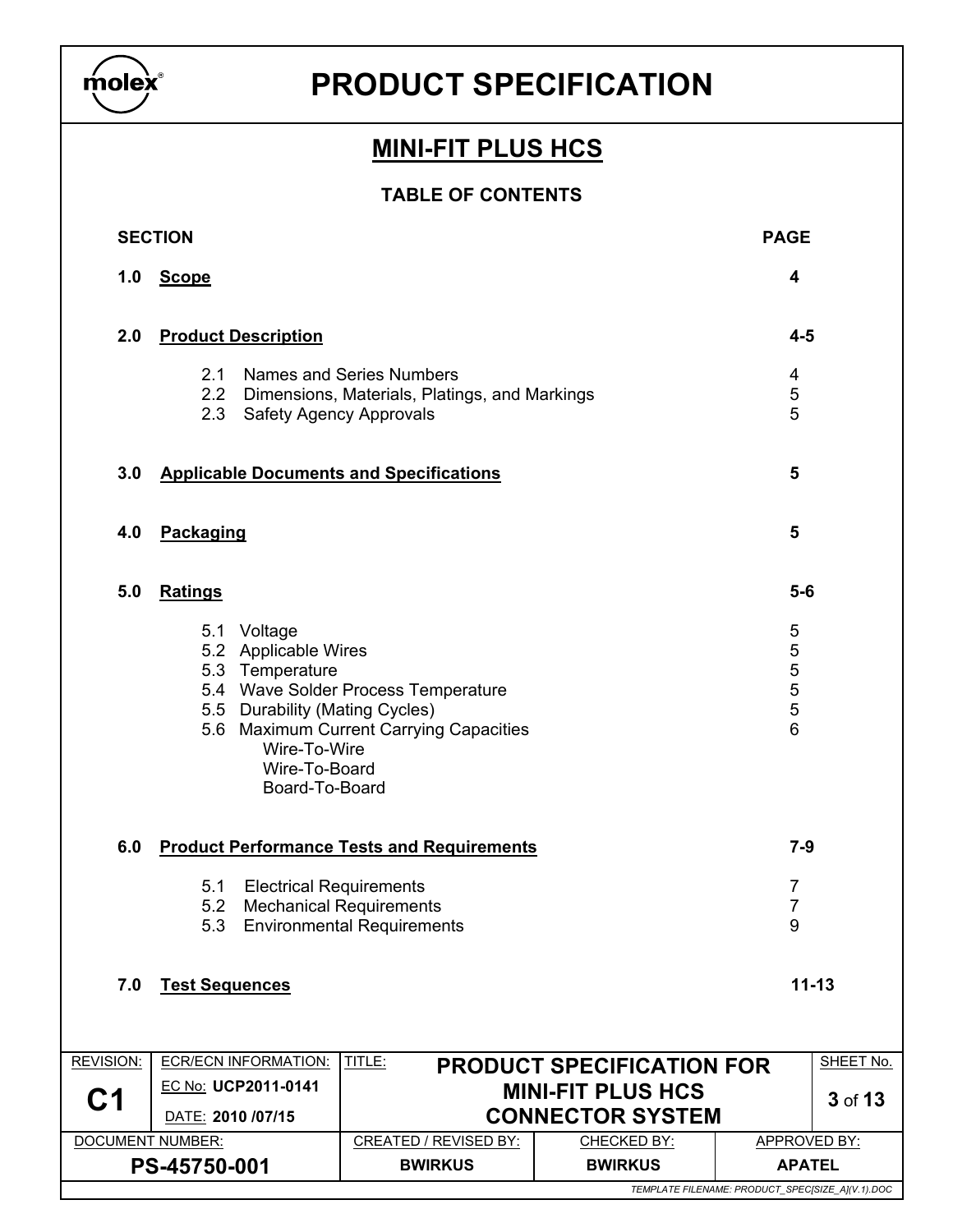

### 1.0 SCOPE

This Product Specification covers the electrical, mechanical and environmental performance requirements for the Mini-Fit Plus HCSTM (High Current System) in 4.20 mm (.165 inch) pitch. The Mini-Fit Plus HCS™ uses contacts stamped in High Performance Alloy for increased current carrying capacity, while maintaining properties at elevated operating temperatures. Wire-Wire, Wire-Panel, Wire-Board, Panel-Panel, Panel-Board, and Board-Board configurations in Tin and Gold plated systems. Crimp terminals accept 16 to 20 AWG stranded wire.

#### 2.0 PRODUCT DESCRIPTION

### 2.1 SERIES NUMBERS, DESCRIPTION, SALES DRAWING NUMBERS

| <b>CRIMP TERMINALS</b><br>45750<br>Female Crimp Terminal<br><b>NA</b><br>SD-46012-001<br><b>NA</b><br>46012<br><b>Male Crimp Terminal</b><br>SD-45750-001<br><b>HOUSINGS</b><br>SD-5557-003<br>5557<br><b>Receptacle Housing</b><br>U, C, T<br>U, C, T<br>5559<br><b>Plug Housing</b><br>SD-5559-NP<br>Panel Mount BMI Plug Housing<br>SD-42475-***1<br>$U, \overline{C, T}$<br>42475<br>$\overline{\mathbf{X}}$<br>43770<br>SD-43770-001<br>$\overline{\mathbf{X}}$<br>U, C, T<br>Panel Mount Plug Housing, 36 Ckt<br>SD-42474-****<br>42474<br>Panel Mount Receptacle Housing<br>$\pmb{\mathsf{X}}$<br>U, C, T<br>43974<br>$\overline{\mathbf{x}}$<br>U, C, T<br>Panel Mount Receptacle Hsg 40 Ckt<br>SD-43974-005<br>Panel Mount Receptacle Housing,<br>44516<br>SD-44516-00*<br>X<br>U, C<br>Slide-and-Lock<br><b>TPA Receptacle Housing</b><br>$\overline{\mathbf{X}}$<br>U, C, T<br>30067<br>SD-30067-*<br>$\overline{\mathbf{x}}$<br>Panel Mount TPA Plug Housing<br>SD-30068-*<br>$\overline{\mathbf{x}}$<br>U.C.T<br>30068<br><b>VERTICAL HEADERS</b><br>$\pmb{\mathsf{X}}$<br>44068<br>Vertical BMI SMC Header, solid pin<br>$\boldsymbol{\mathsf{X}}$<br>U, C, T<br>SD-44068-031<br>$\overline{\mathbf{X}}$<br>$\overline{U.C}$<br>46010<br>Vertical PCB Receptacle Header<br>SD-46010-001<br>$\overline{\mathbf{X}}$<br>U, C<br>46011<br>Vertical BMI Header<br>SD-46011-001<br>46014<br>U, C<br>Vertical Header, single row<br>SD-46014-001<br>46015<br>Vertical Header, dual row<br>SD-46015-001<br>U, C<br>$\overline{U.C}$<br>87427<br><b>Vertical SMC Header</b><br>SD-87427-**4*<br>$\boldsymbol{\mathsf{x}}$<br><b>RIGHT ANGLE HEADERS</b><br>5569<br>U, C, T<br>SD-5569-002<br><b>Right Angle Header</b><br>Right Angle TPA Header with<br>SD-30070-001<br>30070<br>X<br>U, C, T<br>mounting flanges<br>SDA-30070-****<br>SDA-42404-****<br>Right Angle BMI Header<br>U, C, T<br>42404<br>X<br>43810<br>Right Angle BMI SMC Header<br>SD-43810-0**<br>$\pmb{\mathsf{X}}$<br>U, C, T<br>X<br>$\overline{\mathbf{X}}$<br>$\overline{\mathbf{x}}$<br>43973<br>Right Angle Header, 40 Ckt<br>SD-43973-00*<br>U, C, T<br>$\overline{\mathbf{x}}$<br>Right Angle Header, 36 Ckt<br>U, C<br>45567<br>SD-45567-001<br>SD-87427-**0*.<br>U, C<br>87427<br>Right Angle SMC Header<br>X<br>$-**1*, -**2*$<br><b>Agency Approval designations:</b><br>U-UL<br>C-CSA<br>T-TUV<br>TITLE:<br><b>REVISION:</b><br><b>ECR/ECN INFORMATION:</b><br><b>PRODUCT SPECIFICATION FOR</b><br>EC No: UCP2011-0141<br><b>MINI-FIT PLUS HCS</b><br>C1<br><b>CONNECTOR SYSTEM</b><br>DATE: 2010 /07/15<br>APPROVED BY:<br><b>DOCUMENT NUMBER:</b><br><b>CREATED / REVISED BY:</b><br>CHECKED BY: | <b>SERIES</b> | <b>DESCRIPTION</b> | <b>SALES DRAWING</b> |  | <b>TPA</b> | <b>BMI</b> | <b>SMC</b> | <b>AGENCY</b><br><b>APP'L</b> |           |
|------------------------------------------------------------------------------------------------------------------------------------------------------------------------------------------------------------------------------------------------------------------------------------------------------------------------------------------------------------------------------------------------------------------------------------------------------------------------------------------------------------------------------------------------------------------------------------------------------------------------------------------------------------------------------------------------------------------------------------------------------------------------------------------------------------------------------------------------------------------------------------------------------------------------------------------------------------------------------------------------------------------------------------------------------------------------------------------------------------------------------------------------------------------------------------------------------------------------------------------------------------------------------------------------------------------------------------------------------------------------------------------------------------------------------------------------------------------------------------------------------------------------------------------------------------------------------------------------------------------------------------------------------------------------------------------------------------------------------------------------------------------------------------------------------------------------------------------------------------------------------------------------------------------------------------------------------------------------------------------------------------------------------------------------------------------------------------------------------------------------------------------------------------------------------------------------------------------------------------------------------------------------------------------------------------------------------------------------------------------------------------------------------------------------------------------------------------------------------------------------------------------------------------------------------------------------------------------------------------------------------------------------------------------------------------------|---------------|--------------------|----------------------|--|------------|------------|------------|-------------------------------|-----------|
|                                                                                                                                                                                                                                                                                                                                                                                                                                                                                                                                                                                                                                                                                                                                                                                                                                                                                                                                                                                                                                                                                                                                                                                                                                                                                                                                                                                                                                                                                                                                                                                                                                                                                                                                                                                                                                                                                                                                                                                                                                                                                                                                                                                                                                                                                                                                                                                                                                                                                                                                                                                                                                                                                          |               |                    |                      |  |            |            |            |                               |           |
|                                                                                                                                                                                                                                                                                                                                                                                                                                                                                                                                                                                                                                                                                                                                                                                                                                                                                                                                                                                                                                                                                                                                                                                                                                                                                                                                                                                                                                                                                                                                                                                                                                                                                                                                                                                                                                                                                                                                                                                                                                                                                                                                                                                                                                                                                                                                                                                                                                                                                                                                                                                                                                                                                          |               |                    |                      |  |            |            |            |                               |           |
|                                                                                                                                                                                                                                                                                                                                                                                                                                                                                                                                                                                                                                                                                                                                                                                                                                                                                                                                                                                                                                                                                                                                                                                                                                                                                                                                                                                                                                                                                                                                                                                                                                                                                                                                                                                                                                                                                                                                                                                                                                                                                                                                                                                                                                                                                                                                                                                                                                                                                                                                                                                                                                                                                          |               |                    |                      |  |            |            |            |                               |           |
|                                                                                                                                                                                                                                                                                                                                                                                                                                                                                                                                                                                                                                                                                                                                                                                                                                                                                                                                                                                                                                                                                                                                                                                                                                                                                                                                                                                                                                                                                                                                                                                                                                                                                                                                                                                                                                                                                                                                                                                                                                                                                                                                                                                                                                                                                                                                                                                                                                                                                                                                                                                                                                                                                          |               |                    |                      |  |            |            |            |                               |           |
|                                                                                                                                                                                                                                                                                                                                                                                                                                                                                                                                                                                                                                                                                                                                                                                                                                                                                                                                                                                                                                                                                                                                                                                                                                                                                                                                                                                                                                                                                                                                                                                                                                                                                                                                                                                                                                                                                                                                                                                                                                                                                                                                                                                                                                                                                                                                                                                                                                                                                                                                                                                                                                                                                          |               |                    |                      |  |            |            |            |                               |           |
|                                                                                                                                                                                                                                                                                                                                                                                                                                                                                                                                                                                                                                                                                                                                                                                                                                                                                                                                                                                                                                                                                                                                                                                                                                                                                                                                                                                                                                                                                                                                                                                                                                                                                                                                                                                                                                                                                                                                                                                                                                                                                                                                                                                                                                                                                                                                                                                                                                                                                                                                                                                                                                                                                          |               |                    |                      |  |            |            |            |                               |           |
|                                                                                                                                                                                                                                                                                                                                                                                                                                                                                                                                                                                                                                                                                                                                                                                                                                                                                                                                                                                                                                                                                                                                                                                                                                                                                                                                                                                                                                                                                                                                                                                                                                                                                                                                                                                                                                                                                                                                                                                                                                                                                                                                                                                                                                                                                                                                                                                                                                                                                                                                                                                                                                                                                          |               |                    |                      |  |            |            |            |                               |           |
|                                                                                                                                                                                                                                                                                                                                                                                                                                                                                                                                                                                                                                                                                                                                                                                                                                                                                                                                                                                                                                                                                                                                                                                                                                                                                                                                                                                                                                                                                                                                                                                                                                                                                                                                                                                                                                                                                                                                                                                                                                                                                                                                                                                                                                                                                                                                                                                                                                                                                                                                                                                                                                                                                          |               |                    |                      |  |            |            |            |                               |           |
|                                                                                                                                                                                                                                                                                                                                                                                                                                                                                                                                                                                                                                                                                                                                                                                                                                                                                                                                                                                                                                                                                                                                                                                                                                                                                                                                                                                                                                                                                                                                                                                                                                                                                                                                                                                                                                                                                                                                                                                                                                                                                                                                                                                                                                                                                                                                                                                                                                                                                                                                                                                                                                                                                          |               |                    |                      |  |            |            |            |                               |           |
|                                                                                                                                                                                                                                                                                                                                                                                                                                                                                                                                                                                                                                                                                                                                                                                                                                                                                                                                                                                                                                                                                                                                                                                                                                                                                                                                                                                                                                                                                                                                                                                                                                                                                                                                                                                                                                                                                                                                                                                                                                                                                                                                                                                                                                                                                                                                                                                                                                                                                                                                                                                                                                                                                          |               |                    |                      |  |            |            |            |                               |           |
|                                                                                                                                                                                                                                                                                                                                                                                                                                                                                                                                                                                                                                                                                                                                                                                                                                                                                                                                                                                                                                                                                                                                                                                                                                                                                                                                                                                                                                                                                                                                                                                                                                                                                                                                                                                                                                                                                                                                                                                                                                                                                                                                                                                                                                                                                                                                                                                                                                                                                                                                                                                                                                                                                          |               |                    |                      |  |            |            |            |                               |           |
|                                                                                                                                                                                                                                                                                                                                                                                                                                                                                                                                                                                                                                                                                                                                                                                                                                                                                                                                                                                                                                                                                                                                                                                                                                                                                                                                                                                                                                                                                                                                                                                                                                                                                                                                                                                                                                                                                                                                                                                                                                                                                                                                                                                                                                                                                                                                                                                                                                                                                                                                                                                                                                                                                          |               |                    |                      |  |            |            |            |                               |           |
|                                                                                                                                                                                                                                                                                                                                                                                                                                                                                                                                                                                                                                                                                                                                                                                                                                                                                                                                                                                                                                                                                                                                                                                                                                                                                                                                                                                                                                                                                                                                                                                                                                                                                                                                                                                                                                                                                                                                                                                                                                                                                                                                                                                                                                                                                                                                                                                                                                                                                                                                                                                                                                                                                          |               |                    |                      |  |            |            |            |                               |           |
|                                                                                                                                                                                                                                                                                                                                                                                                                                                                                                                                                                                                                                                                                                                                                                                                                                                                                                                                                                                                                                                                                                                                                                                                                                                                                                                                                                                                                                                                                                                                                                                                                                                                                                                                                                                                                                                                                                                                                                                                                                                                                                                                                                                                                                                                                                                                                                                                                                                                                                                                                                                                                                                                                          |               |                    |                      |  |            |            |            |                               |           |
|                                                                                                                                                                                                                                                                                                                                                                                                                                                                                                                                                                                                                                                                                                                                                                                                                                                                                                                                                                                                                                                                                                                                                                                                                                                                                                                                                                                                                                                                                                                                                                                                                                                                                                                                                                                                                                                                                                                                                                                                                                                                                                                                                                                                                                                                                                                                                                                                                                                                                                                                                                                                                                                                                          |               |                    |                      |  |            |            |            |                               |           |
|                                                                                                                                                                                                                                                                                                                                                                                                                                                                                                                                                                                                                                                                                                                                                                                                                                                                                                                                                                                                                                                                                                                                                                                                                                                                                                                                                                                                                                                                                                                                                                                                                                                                                                                                                                                                                                                                                                                                                                                                                                                                                                                                                                                                                                                                                                                                                                                                                                                                                                                                                                                                                                                                                          |               |                    |                      |  |            |            |            |                               |           |
|                                                                                                                                                                                                                                                                                                                                                                                                                                                                                                                                                                                                                                                                                                                                                                                                                                                                                                                                                                                                                                                                                                                                                                                                                                                                                                                                                                                                                                                                                                                                                                                                                                                                                                                                                                                                                                                                                                                                                                                                                                                                                                                                                                                                                                                                                                                                                                                                                                                                                                                                                                                                                                                                                          |               |                    |                      |  |            |            |            |                               |           |
|                                                                                                                                                                                                                                                                                                                                                                                                                                                                                                                                                                                                                                                                                                                                                                                                                                                                                                                                                                                                                                                                                                                                                                                                                                                                                                                                                                                                                                                                                                                                                                                                                                                                                                                                                                                                                                                                                                                                                                                                                                                                                                                                                                                                                                                                                                                                                                                                                                                                                                                                                                                                                                                                                          |               |                    |                      |  |            |            |            |                               |           |
|                                                                                                                                                                                                                                                                                                                                                                                                                                                                                                                                                                                                                                                                                                                                                                                                                                                                                                                                                                                                                                                                                                                                                                                                                                                                                                                                                                                                                                                                                                                                                                                                                                                                                                                                                                                                                                                                                                                                                                                                                                                                                                                                                                                                                                                                                                                                                                                                                                                                                                                                                                                                                                                                                          |               |                    |                      |  |            |            |            |                               |           |
|                                                                                                                                                                                                                                                                                                                                                                                                                                                                                                                                                                                                                                                                                                                                                                                                                                                                                                                                                                                                                                                                                                                                                                                                                                                                                                                                                                                                                                                                                                                                                                                                                                                                                                                                                                                                                                                                                                                                                                                                                                                                                                                                                                                                                                                                                                                                                                                                                                                                                                                                                                                                                                                                                          |               |                    |                      |  |            |            |            |                               |           |
|                                                                                                                                                                                                                                                                                                                                                                                                                                                                                                                                                                                                                                                                                                                                                                                                                                                                                                                                                                                                                                                                                                                                                                                                                                                                                                                                                                                                                                                                                                                                                                                                                                                                                                                                                                                                                                                                                                                                                                                                                                                                                                                                                                                                                                                                                                                                                                                                                                                                                                                                                                                                                                                                                          |               |                    |                      |  |            |            |            |                               |           |
|                                                                                                                                                                                                                                                                                                                                                                                                                                                                                                                                                                                                                                                                                                                                                                                                                                                                                                                                                                                                                                                                                                                                                                                                                                                                                                                                                                                                                                                                                                                                                                                                                                                                                                                                                                                                                                                                                                                                                                                                                                                                                                                                                                                                                                                                                                                                                                                                                                                                                                                                                                                                                                                                                          |               |                    |                      |  |            |            |            |                               |           |
|                                                                                                                                                                                                                                                                                                                                                                                                                                                                                                                                                                                                                                                                                                                                                                                                                                                                                                                                                                                                                                                                                                                                                                                                                                                                                                                                                                                                                                                                                                                                                                                                                                                                                                                                                                                                                                                                                                                                                                                                                                                                                                                                                                                                                                                                                                                                                                                                                                                                                                                                                                                                                                                                                          |               |                    |                      |  |            |            |            |                               |           |
|                                                                                                                                                                                                                                                                                                                                                                                                                                                                                                                                                                                                                                                                                                                                                                                                                                                                                                                                                                                                                                                                                                                                                                                                                                                                                                                                                                                                                                                                                                                                                                                                                                                                                                                                                                                                                                                                                                                                                                                                                                                                                                                                                                                                                                                                                                                                                                                                                                                                                                                                                                                                                                                                                          |               |                    |                      |  |            |            |            |                               |           |
|                                                                                                                                                                                                                                                                                                                                                                                                                                                                                                                                                                                                                                                                                                                                                                                                                                                                                                                                                                                                                                                                                                                                                                                                                                                                                                                                                                                                                                                                                                                                                                                                                                                                                                                                                                                                                                                                                                                                                                                                                                                                                                                                                                                                                                                                                                                                                                                                                                                                                                                                                                                                                                                                                          |               |                    |                      |  |            |            |            |                               |           |
|                                                                                                                                                                                                                                                                                                                                                                                                                                                                                                                                                                                                                                                                                                                                                                                                                                                                                                                                                                                                                                                                                                                                                                                                                                                                                                                                                                                                                                                                                                                                                                                                                                                                                                                                                                                                                                                                                                                                                                                                                                                                                                                                                                                                                                                                                                                                                                                                                                                                                                                                                                                                                                                                                          |               |                    |                      |  |            |            |            |                               |           |
|                                                                                                                                                                                                                                                                                                                                                                                                                                                                                                                                                                                                                                                                                                                                                                                                                                                                                                                                                                                                                                                                                                                                                                                                                                                                                                                                                                                                                                                                                                                                                                                                                                                                                                                                                                                                                                                                                                                                                                                                                                                                                                                                                                                                                                                                                                                                                                                                                                                                                                                                                                                                                                                                                          |               |                    |                      |  |            |            |            |                               |           |
|                                                                                                                                                                                                                                                                                                                                                                                                                                                                                                                                                                                                                                                                                                                                                                                                                                                                                                                                                                                                                                                                                                                                                                                                                                                                                                                                                                                                                                                                                                                                                                                                                                                                                                                                                                                                                                                                                                                                                                                                                                                                                                                                                                                                                                                                                                                                                                                                                                                                                                                                                                                                                                                                                          |               |                    |                      |  |            |            |            |                               |           |
|                                                                                                                                                                                                                                                                                                                                                                                                                                                                                                                                                                                                                                                                                                                                                                                                                                                                                                                                                                                                                                                                                                                                                                                                                                                                                                                                                                                                                                                                                                                                                                                                                                                                                                                                                                                                                                                                                                                                                                                                                                                                                                                                                                                                                                                                                                                                                                                                                                                                                                                                                                                                                                                                                          |               |                    |                      |  |            |            |            |                               |           |
|                                                                                                                                                                                                                                                                                                                                                                                                                                                                                                                                                                                                                                                                                                                                                                                                                                                                                                                                                                                                                                                                                                                                                                                                                                                                                                                                                                                                                                                                                                                                                                                                                                                                                                                                                                                                                                                                                                                                                                                                                                                                                                                                                                                                                                                                                                                                                                                                                                                                                                                                                                                                                                                                                          |               |                    |                      |  |            |            |            |                               |           |
|                                                                                                                                                                                                                                                                                                                                                                                                                                                                                                                                                                                                                                                                                                                                                                                                                                                                                                                                                                                                                                                                                                                                                                                                                                                                                                                                                                                                                                                                                                                                                                                                                                                                                                                                                                                                                                                                                                                                                                                                                                                                                                                                                                                                                                                                                                                                                                                                                                                                                                                                                                                                                                                                                          |               |                    |                      |  |            |            |            |                               |           |
|                                                                                                                                                                                                                                                                                                                                                                                                                                                                                                                                                                                                                                                                                                                                                                                                                                                                                                                                                                                                                                                                                                                                                                                                                                                                                                                                                                                                                                                                                                                                                                                                                                                                                                                                                                                                                                                                                                                                                                                                                                                                                                                                                                                                                                                                                                                                                                                                                                                                                                                                                                                                                                                                                          |               |                    |                      |  |            |            |            |                               | SHEET No. |
|                                                                                                                                                                                                                                                                                                                                                                                                                                                                                                                                                                                                                                                                                                                                                                                                                                                                                                                                                                                                                                                                                                                                                                                                                                                                                                                                                                                                                                                                                                                                                                                                                                                                                                                                                                                                                                                                                                                                                                                                                                                                                                                                                                                                                                                                                                                                                                                                                                                                                                                                                                                                                                                                                          |               |                    |                      |  |            |            |            |                               | 4 of 13   |
|                                                                                                                                                                                                                                                                                                                                                                                                                                                                                                                                                                                                                                                                                                                                                                                                                                                                                                                                                                                                                                                                                                                                                                                                                                                                                                                                                                                                                                                                                                                                                                                                                                                                                                                                                                                                                                                                                                                                                                                                                                                                                                                                                                                                                                                                                                                                                                                                                                                                                                                                                                                                                                                                                          |               |                    |                      |  |            |            |            |                               |           |
|                                                                                                                                                                                                                                                                                                                                                                                                                                                                                                                                                                                                                                                                                                                                                                                                                                                                                                                                                                                                                                                                                                                                                                                                                                                                                                                                                                                                                                                                                                                                                                                                                                                                                                                                                                                                                                                                                                                                                                                                                                                                                                                                                                                                                                                                                                                                                                                                                                                                                                                                                                                                                                                                                          |               |                    |                      |  |            |            |            |                               |           |

PS-45750-001 BWIRKUS BWIRKUS APATEL

TEMPLATE FILENAME: PRODUCT\_SPEC[SIZE\_A](V.1).DOC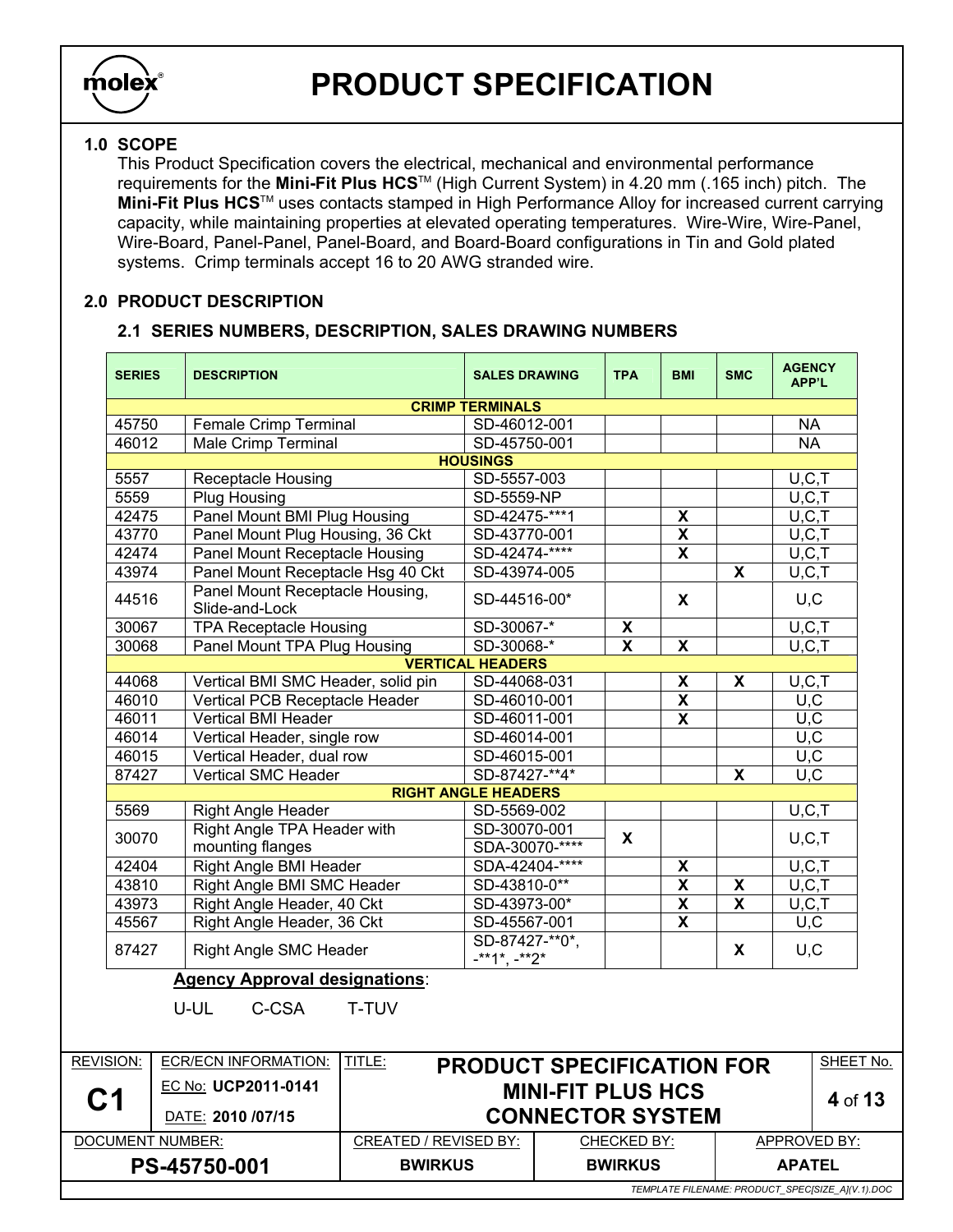

#### 2.2 DIMENSIONS, MATERIALS, PLATINGS AND MARKINGS

For details regarding dimensions, materials and terminal platings, refer to the appropriate sales drawings for further information.

### 2.3 SAFETY AGENCY APPROVALS

 UL File: E29179 CSA Certificate: LR19980 TUV Certificate: R72081037

#### 3.0 APPLICABLE STANDARDS AND SPECIFICATIONS

- EIA-364-1000
- Molex solderability specification SMES-152

#### 4.0 PACKAGING

Parts shall be packaged to protect against damage during normal handling, transit and storage. For details refer to the Packaging Specification as called out on the applicable product Sales Drawing.

#### 5.0 RATINGS

#### 5.1 VOLTAGE

600 Volts AC RMS or 600 Volts DC

#### 5.2 APPLICABLE WIRES

| <b>WIRE GAUGE</b> | <b>INSULATION DIAMETER</b>               |
|-------------------|------------------------------------------|
| 16 AWG            | 1.80-3.10 millimeters / .071-.122 inches |
| 18-20 AWG         | 1.65-2.95 millimeters / .065-.116 inches |

#### 5.3 TEMPERATURE RATING

Mini-Fit Plus HCS has a field temperature of 65°C and field life rating for 10 years based on testing per EIA-364-17B, Method A.

### 5.4 WAVE SOLDER PROCESS TEMPERATURE

 Headers with molded pegs: 240°C MAX. Headers without pegs: 265°C MAX

### 5.5 DURABILITY (MATING CYCLES)

 Tin: 100 cycles Gold: 250 cycles

 Durability ratings established as tested per Durability Test Procedures described by EIA-364-09C and meet requirements for low level contact resistance and DWV as prescribed per EIA-364-1000 Test Sequence Group 7.

| <b>REVISION:</b> | ECR/ECN INFORMATION:                     | TITLE:<br><b>PRODUCT SPECIFICATION FOR</b>          |                |                                                  | SHEET No. |
|------------------|------------------------------------------|-----------------------------------------------------|----------------|--------------------------------------------------|-----------|
| C <sub>1</sub>   | EC No: UCP2011-0141<br>DATE: 2010 /07/15 | <b>MINI-FIT PLUS HCS</b><br><b>CONNECTOR SYSTEM</b> |                |                                                  | $5$ of 13 |
| DOCUMENT NUMBER: |                                          | CREATED / REVISED BY:                               | CHECKED BY:    | APPROVED BY:                                     |           |
|                  | PS-45750-001                             | <b>BWIRKUS</b>                                      | <b>BWIRKUS</b> | <b>APATEL</b>                                    |           |
|                  |                                          |                                                     |                | TEMPLATE FILENAME: PRODUCT_SPEC[SIZE_A](V.1).DOC |           |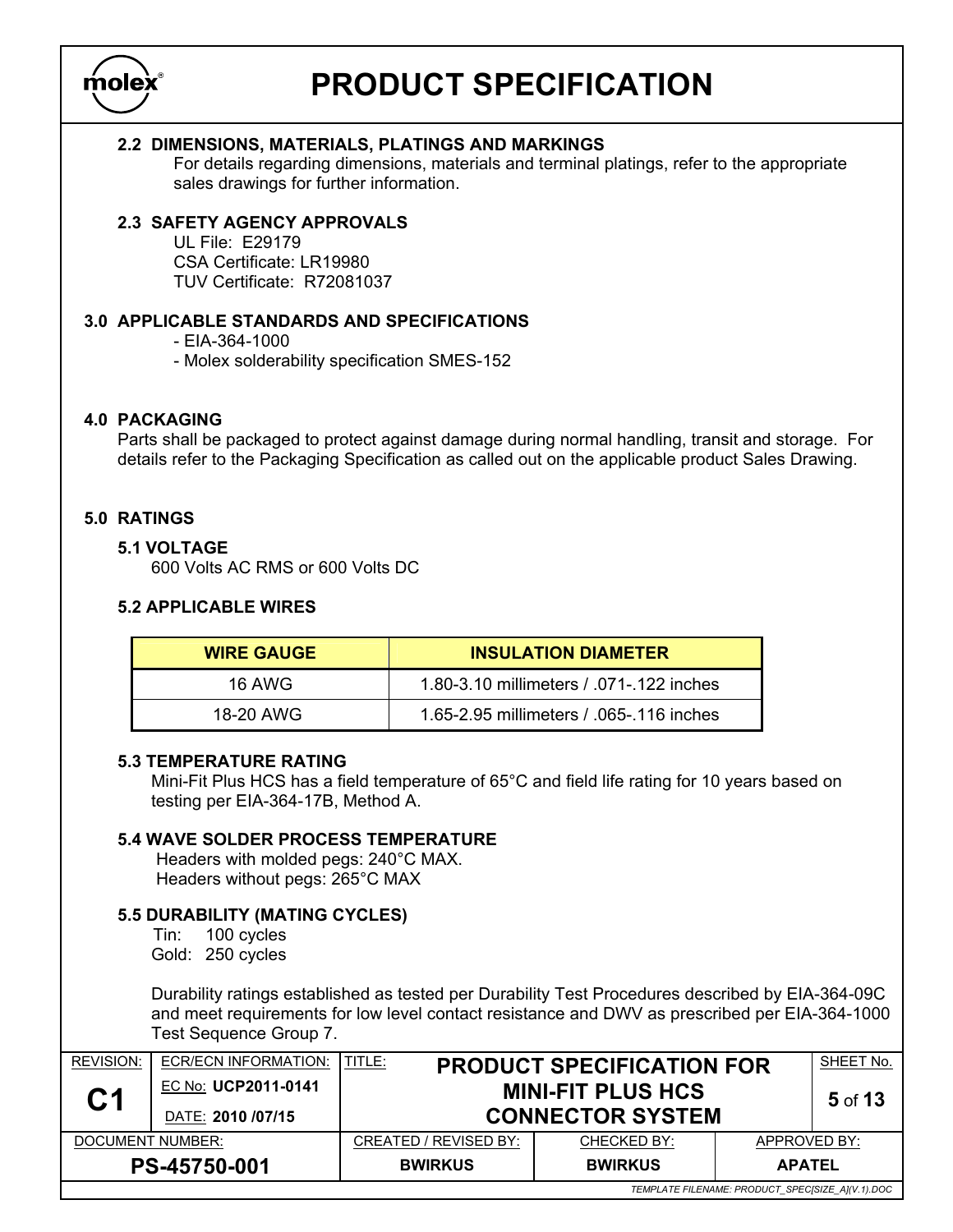

### 5.6 MAXIMUM CURRENT RATING (AMPERES)\*\*

| <b>WIRE-TO-WIRE</b> |      |                                 |     |                               |                  |           |        |     |                       |
|---------------------|------|---------------------------------|-----|-------------------------------|------------------|-----------|--------|-----|-----------------------|
| <b>Wire Size</b>    |      | <b>Single Row Circuit Sizes</b> |     | <b>Dual Row Circuit Sizes</b> |                  |           |        |     |                       |
|                     | 3    | 4                               | 5   | $\mathbf{2}$                  | $\boldsymbol{4}$ | 6, 8      | 10, 12 |     | 14, 16, 18 20, 22, 24 |
| <b>16 AWG</b>       | 13A  | 12.5A                           | 12A | 13A                           | 12A              | 11A       | 10.5A  | 10A | 9.5A                  |
| <b>18 AWG</b>       | 11A  | 10.5A                           | 10A | 11A                           | 10A              | <b>9A</b> | 8.5A   | 8Α  | 7.5A                  |
| <b>20 AWG</b>       | 9.5A | <b>9A</b>                       | 9Α  | 9.5A                          | 8.5A             | <b>8A</b> | 7.5A   | 7Α  | 6.5A                  |

| <b>WIRE-TO-BOARD</b>       |           |      |                                 |                               |           |            |           |                       |      |
|----------------------------|-----------|------|---------------------------------|-------------------------------|-----------|------------|-----------|-----------------------|------|
|                            |           |      | <b>Single Row Circuit Sizes</b> | <b>Dual Row Circuit Sizes</b> |           |            |           |                       |      |
| <b>Wire Size</b><br>3<br>4 |           | 5    | $\mathbf{2}$                    | 4                             | 6, 8      | 10, 12     |           | 14, 16, 18 20, 22, 24 |      |
| <b>16 AWG</b>              | 12.5A     | 12A  | 11.5A                           | 12.5A                         | 11.5A     | <b>10A</b> | 9Α        | 8.5A                  | 8.0A |
| <b>18 AWG</b>              | 10.5A     | 10A  | 9.5A                            | 10.5A                         | 9.5A      | 8.5A       | <b>8A</b> | 7.5A                  | 7A   |
| <b>20 AWG</b>              | <b>9A</b> | 8.5A | 8.5A                            | <b>9A</b>                     | <b>8A</b> | 7Α         | 6.5A      | 6A                    | 5.5A |

| <b>BOARD-TO-BOARD</b>         |                                           |  |  |  |  |  |
|-------------------------------|-------------------------------------------|--|--|--|--|--|
| <b>Dual Row Circuit Sizes</b> |                                           |  |  |  |  |  |
| 2                             | 14, 16, 18   20, 22, 24<br>10, 12<br>6, 8 |  |  |  |  |  |
| 11.5A                         | 11A<br>5Α<br>6.5A<br>8Α<br>9.5A           |  |  |  |  |  |

\*\* Ratings shown represent MAXIMUM current carrying capacity of a fully loaded connector with all circuits powered. Ratings are based on a 30°C maximum temperature rise limit over ambient (room temperature). Testing conducted with tinned copper conductor stranded wire. Above charts are intended as a guideline. Current rating is application dependent. Appropriate de-rating is required depending on factors such as higher ambient temperature, smaller copper weight of PCB traces, gross heating from adjacent modules or components and other factors that influence connector performance.

| <b>REVISION:</b> | ECR/ECN INFORMATION: | TITLE:                | <b>PRODUCT SPECIFICATION FOR</b>    |                                                  | SHEET No. |  |  |  |
|------------------|----------------------|-----------------------|-------------------------------------|--------------------------------------------------|-----------|--|--|--|
|                  | EC No: UCP2011-0141  |                       | <b>MINI-FIT PLUS HCS</b><br>6 of 13 |                                                  |           |  |  |  |
| C <sub>1</sub>   | DATE: 2010 /07/15    |                       | <b>CONNECTOR SYSTEM</b>             |                                                  |           |  |  |  |
| DOCUMENT NUMBER: |                      | CREATED / REVISED BY: | <b>CHECKED BY:</b>                  | APPROVED BY:                                     |           |  |  |  |
|                  | PS-45750-001         | <b>BWIRKUS</b>        | <b>BWIRKUS</b>                      | <b>APATEL</b>                                    |           |  |  |  |
|                  |                      |                       |                                     | TEMPLATE FILENAME: PRODUCT_SPEC[SIZE_A](V.1).DOC |           |  |  |  |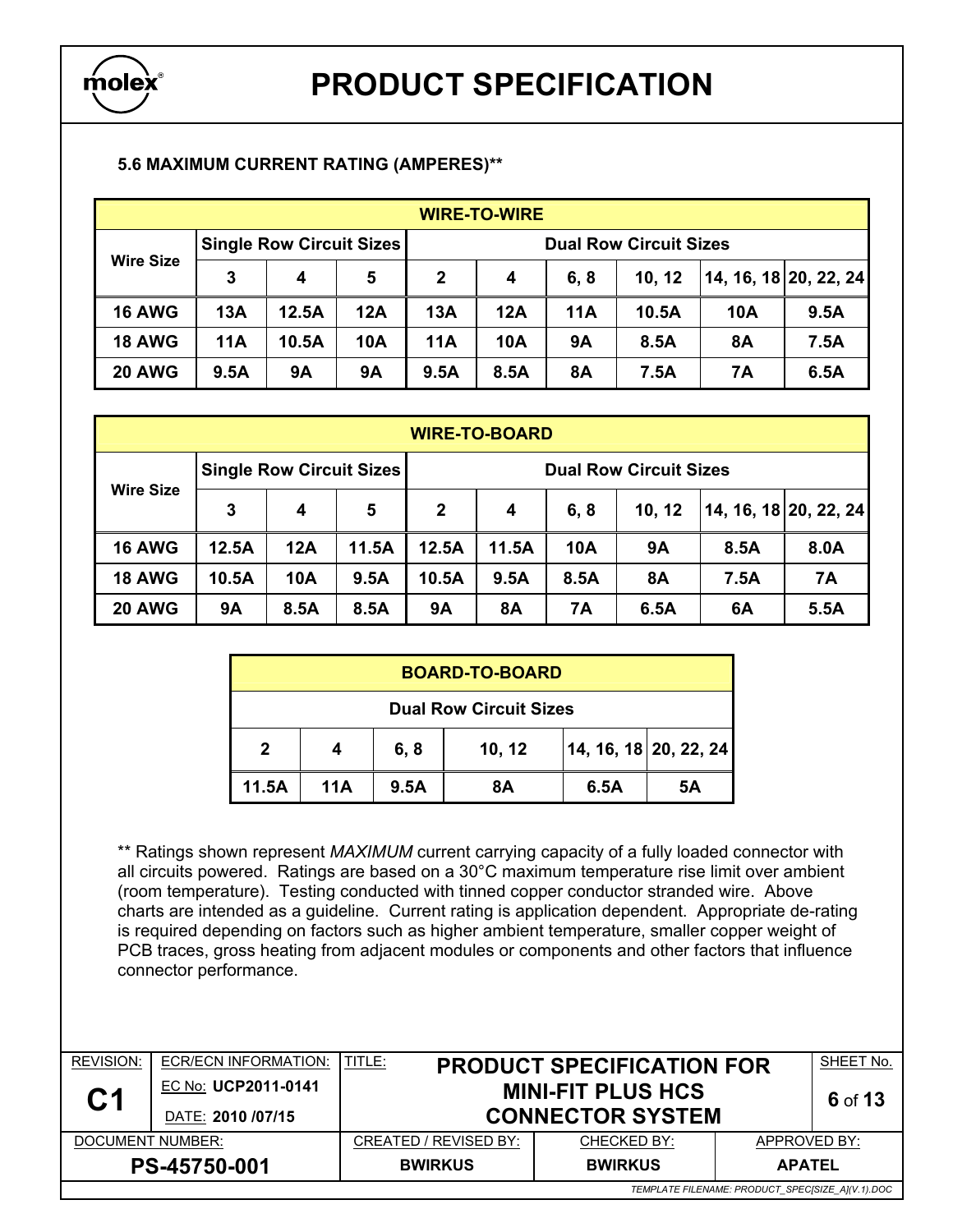

#### 6.0 PRODUCT PERFORMANCE TESTS & REQUIREMENTS

|             | <b>6.1 ELECTRICAL REQUIREMENTS</b>               |                                                                                                                                                                                                                                                                                                                                                                                                 |                                                                                                                                                                        |  |  |  |  |  |  |
|-------------|--------------------------------------------------|-------------------------------------------------------------------------------------------------------------------------------------------------------------------------------------------------------------------------------------------------------------------------------------------------------------------------------------------------------------------------------------------------|------------------------------------------------------------------------------------------------------------------------------------------------------------------------|--|--|--|--|--|--|
| <b>ITEM</b> | <b>TEST</b>                                      | <b>TEST PROCEDURE</b>                                                                                                                                                                                                                                                                                                                                                                           | <b>REQUIREMENT</b>                                                                                                                                                     |  |  |  |  |  |  |
| 1           | Contact<br><b>Resistance</b><br>(Low Level)      | EIA-364-23: Mate connectors; apply a<br>maximum voltage of 20 mV and a current<br>of 100 mA. Wire resistance shall be<br>removed from the measured value.                                                                                                                                                                                                                                       | 10 mO Maximum Initial<br>resistance for each test<br>sequence. Resistance<br>measurements for subsequent<br>tests are the Maximum change<br>from Initial as specified. |  |  |  |  |  |  |
| $\mathbf 2$ | <b>Insulation</b><br><b>Resistance</b>           | Mate connectors: apply a voltage of 500<br>VDC between adjacent terminals and<br>between terminals to ground.                                                                                                                                                                                                                                                                                   | 1000 Megohms<br><b>MINIMUM</b>                                                                                                                                         |  |  |  |  |  |  |
| 3           | <b>Dielectric</b><br>Withstanding<br>Voltage     | EIA-364-20: Apply a voltage of 1500 VAC<br>for 1 minute between adjacent contacts.                                                                                                                                                                                                                                                                                                              | No breakdown.<br>Current leakage < 5 mA                                                                                                                                |  |  |  |  |  |  |
| 4           | <b>Temperature Rise</b><br>(via Current Cycling) | EIA-364-70 (Temperature Rise) & EIA-364-<br>55 (Current Cycling): Apply current to<br>mated connectors & incrementally increase<br>until specified T-Rise is reached to<br>establish rated current. Measure the T-Rise<br>at the rated current after 96 hours, during<br>current cycling (45 minutes ON and 15<br>minutes OFF per hour) for 240 hours, and<br>after final 96-hour steady state. | Temperature rise:<br>+30°C MAXIMUM                                                                                                                                     |  |  |  |  |  |  |

|                           |                                                                                                                                       |                                                                                                       |                                                                                                                                                                                                                                             |                                                                                        | <b>REQUIREMENT</b>                                                                            |                |
|---------------------------|---------------------------------------------------------------------------------------------------------------------------------------|-------------------------------------------------------------------------------------------------------|---------------------------------------------------------------------------------------------------------------------------------------------------------------------------------------------------------------------------------------------|----------------------------------------------------------------------------------------|-----------------------------------------------------------------------------------------------|----------------|
|                           | <b>Terminal Mate /</b>                                                                                                                |                                                                                                       |                                                                                                                                                                                                                                             |                                                                                        | Tin, W-W & W-B (formed pin):<br>Mate: 15.6 N (3.50 lbf) MAX.<br>Unmate: 13.8N (3.10 lbf) MAX. |                |
| 1                         | <b>Unmate Forces</b><br><b>Per Circuit for:</b><br>Wire - Wire;<br>Wire - Board<br>(formed pin header);<br>and<br>Wire - Board (solid | Testing to be conducted with individual                                                               | Mate and unmate female to male crimp<br>Gold, W-W & W-B (formed pin):<br>terminal or female terminal to header at a<br>Mate: 4.9 N (1.10 lbf) MAX.<br>rate of $25 \pm 6$ mm (1 $\pm$ 1/4 inch) per minute.<br>Unmate: 4.0 N (0.91 lbf) MAX. |                                                                                        |                                                                                               |                |
|                           |                                                                                                                                       | (single) circuit. Measure and record the<br>maximum mate and unmate forces across 5<br>mating cycles. |                                                                                                                                                                                                                                             | Tin, W-B (solid pin):<br>Mate: 10.5 N (2.36 lbf) MAX.<br>Unmate: 11.0N (2.47 lbf) MAX. |                                                                                               |                |
|                           | pin header)                                                                                                                           |                                                                                                       |                                                                                                                                                                                                                                             |                                                                                        | Gold, W-B (solid pin):<br>Mate: 3.4 N (0.77 lbf) MAX.<br>Unmate: 2.8 N (0.63 lbf) MAX.        |                |
| <b>REVISION:</b>          | <b>ECR/ECN INFORMATION:</b>                                                                                                           | TITLE:<br><b>PRODUCT SPECIFICATION FOR</b>                                                            |                                                                                                                                                                                                                                             |                                                                                        |                                                                                               | SHEET No.      |
| EC No: UCP2011-0141<br>C1 |                                                                                                                                       |                                                                                                       | <b>MINI-FIT PLUS HCS</b>                                                                                                                                                                                                                    |                                                                                        |                                                                                               | <b>7</b> of 13 |
|                           | DATE: 2010 /07/15                                                                                                                     |                                                                                                       | <b>CONNECTOR SYSTEM</b>                                                                                                                                                                                                                     |                                                                                        |                                                                                               |                |

PS-45750-001 BWIRKUS BWIRKUS | APATEL

TEMPLATE FILENAME: PRODUCT\_SPEC[SIZE\_A](V.1).DOC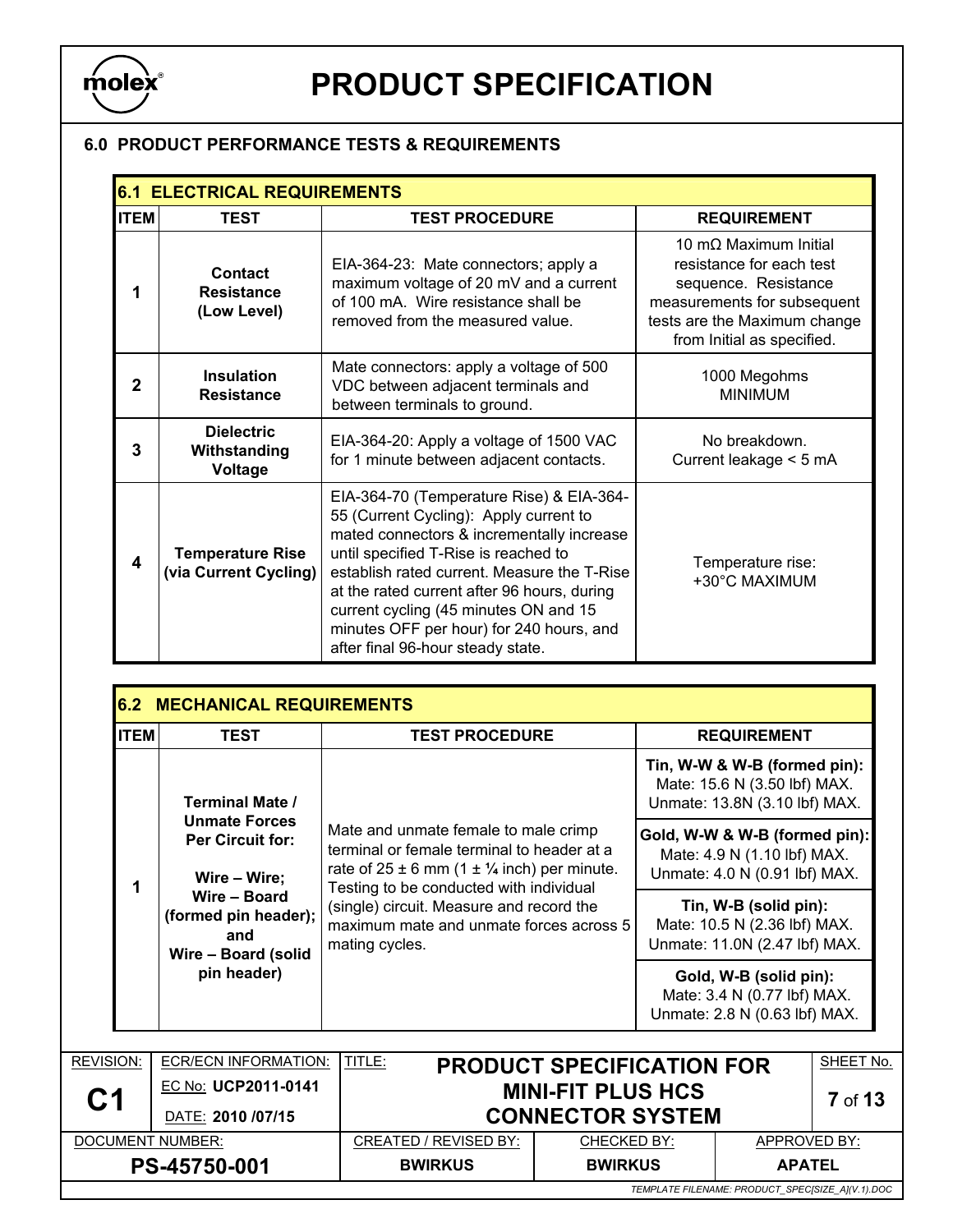

|                | 6.2 MECHANICAL REQUIREMENTS (CON'D)                               |                                                                                                                                                                                                                          |                                                                                                       |  |  |  |  |
|----------------|-------------------------------------------------------------------|--------------------------------------------------------------------------------------------------------------------------------------------------------------------------------------------------------------------------|-------------------------------------------------------------------------------------------------------|--|--|--|--|
| <b>ITEM</b>    | <b>TEST</b>                                                       | <b>TEST PROCEDURE</b>                                                                                                                                                                                                    | <b>REQUIREMENT</b>                                                                                    |  |  |  |  |
| $\overline{2}$ | <b>Normal</b><br><b>Force</b>                                     | Apply a perpendicular force simultaneously<br>to each beam until the desired total<br>deflection is achieved. Return to original<br>size, then deflect beams a second time and<br>measure normal force.                  | 3.5 N (360 g) MINIMUM                                                                                 |  |  |  |  |
| 3              | <b>Durability</b>                                                 | Per EIA-364-09C, mate connectors 100<br>cycles for tin plated product, 250 cycles for<br>gold plated product at a maximum rate of<br>500 cycles per minute.                                                              | 10 m $\Omega$ Max. chg. from Initial;<br>Visual: No Damage                                            |  |  |  |  |
| 4              | <b>Durability</b><br>(preconditioning)                            | Mate connectors by hand, 20 cycles for tin<br>plated product, 50 cycles for gold as<br>required prior to environmental test<br>sequence as indicated.                                                                    | Visual: no damage                                                                                     |  |  |  |  |
| 5              | <b>Reseating</b>                                                  | Unmate / mate connectors by hand three<br>cycles.                                                                                                                                                                        | Visual: no damage                                                                                     |  |  |  |  |
| 6              | <b>Vibration</b><br>(Random)                                      | EIA 364-28: Mate connectors and vibrate<br>per, test condition VII.                                                                                                                                                      | 10 m $\Omega$ Max. chg. from Initial;<br>Discontinuity < 1 microsecond                                |  |  |  |  |
| 7              | <b>Crimp Terminal</b><br><b>Insertion Force</b><br>(into housing) | Apply an axial insertion force on the<br>terminal at a rate of $25 \pm 6$ mm (1 $\pm$ 1/4<br>inches).                                                                                                                    | 15.0 N (3.37 lbf)<br>MAXIMUM insertion force                                                          |  |  |  |  |
| 8              | <b>Crimp Terminal</b><br><b>Retention Force</b><br>(in housing)   | Axial pullout force on the terminal in the<br>housing at a rate of $25 \pm 6$ mm (1 $\pm$ 1/4 inch)<br>per minute.                                                                                                       | 30 N (6.74 lbf)<br>MINIMUM retention force                                                            |  |  |  |  |
| 9              | <b>Wire Crimp</b><br><b>Retention</b>                             | Apply an axial pullout force on the wire at a<br>rate of $25 \pm 6$ mm (1 $\pm$ 1/4 inches) per<br>minute.                                                                                                               | 16 Awg = 68.4 N (15.4 lbf) Min.<br>18 Awg = 68.4 N (15.4 lbf) Min.<br>20 Awg = 58.7 N (13.2 lbf) Min. |  |  |  |  |
| 10             | <b>Thumb Latch</b><br><b>Operation Force</b>                      | Depress latch at a rate of $25 \pm 6$ mm (1 $\pm \frac{1}{4}$<br>inches) per minute.                                                                                                                                     | 16.7 N (3.75 LBF) MAX.                                                                                |  |  |  |  |
| 11             | <b>Thumb Latch Yield</b><br><b>Strength</b>                       | Manually mate and unmate unloaded<br>housings for 30 cycles. Following the 30 <sup>th</sup><br>mate, pull apart housings in an axial<br>direction at a rate of $25 \pm 6$ mm (1 $\pm \frac{1}{4}$<br>inches) per minute. | 75.2 N (16.9 LBF) MIN.                                                                                |  |  |  |  |

| <b>REVISION:</b>                                 | ECR/ECN INFORMATION: | TITLE:                                                       |                    |               | SHEET No. |
|--------------------------------------------------|----------------------|--------------------------------------------------------------|--------------------|---------------|-----------|
|                                                  |                      | <b>PRODUCT SPECIFICATION FOR</b><br><b>MINI-FIT PLUS HCS</b> |                    |               |           |
| C <sub>1</sub>                                   | EC No: UCP2011-0141  |                                                              |                    | 8 of 13       |           |
|                                                  | DATE: 2010 /07/15    | <b>CONNECTOR SYSTEM</b>                                      |                    |               |           |
| DOCUMENT NUMBER:                                 |                      | <b>CREATED / REVISED BY:</b>                                 | <b>CHECKED BY:</b> | APPROVED BY:  |           |
| PS-45750-001                                     |                      | <b>BWIRKUS</b>                                               | <b>BWIRKUS</b>     | <b>APATEL</b> |           |
| TEMPLATE FILENAME: PRODUCT SPECISIZE AI(V.1).DOC |                      |                                                              |                    |               |           |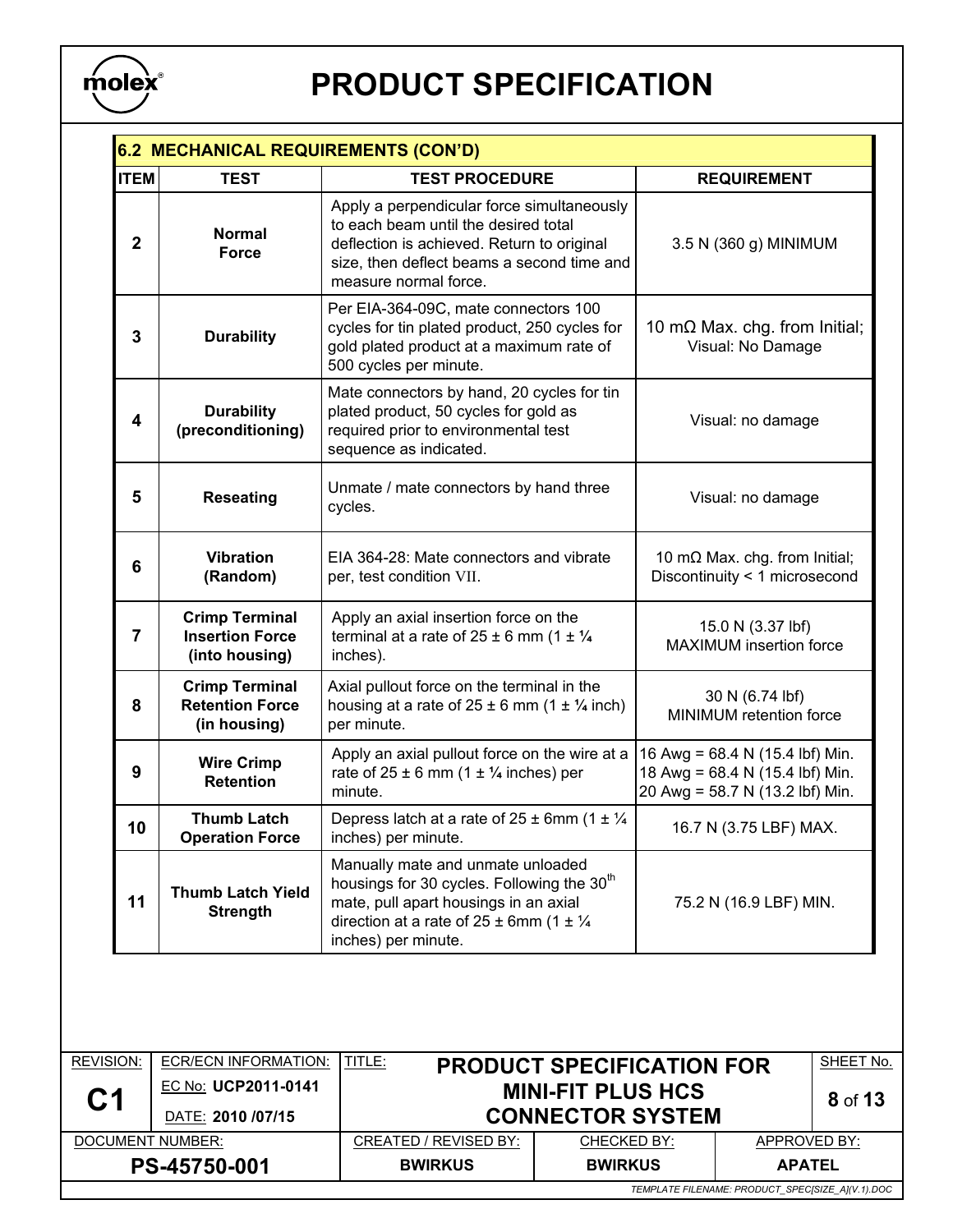

| <b>6.2 MECHANICAL REQUIREMENTS (CON'D)</b> |                                                                     |                                                                                                                                                        |                                            |                                                                                          |  |  |
|--------------------------------------------|---------------------------------------------------------------------|--------------------------------------------------------------------------------------------------------------------------------------------------------|--------------------------------------------|------------------------------------------------------------------------------------------|--|--|
| <b>ITEM</b>                                | <b>TEST</b>                                                         | <b>TEST PROCEDURE</b>                                                                                                                                  | <b>REQUIREMENT</b>                         |                                                                                          |  |  |
| 12                                         | <b>Header Solid Pin</b><br><b>Retention Force</b><br>in Housing     | Axial pullout force on the terminal in the<br>housing at a rate of $25 \pm 6$ mm (1 $\pm$ 1/4 inch)<br>per minute.                                     | Tin                                        | 4.45 N (1.00 lbf)<br><b>MINIMUM</b>                                                      |  |  |
|                                            |                                                                     |                                                                                                                                                        | Gold                                       | 4.45 N (1.00 lbf)<br><b>MINIMUM</b>                                                      |  |  |
| 13                                         | <b>Header Stamped Pin</b><br><b>Retention Force</b><br>in Housing   | Axial pullout force on terminal from housing<br>at a rate of $25 \pm 6$ mm (1 $\pm$ 1/4 inch) per<br>minute.                                           | 30 N (6.74 lbf)<br>MINIMUM retention force |                                                                                          |  |  |
| 14                                         | <b>PCB Peg</b><br><b>Engagement and</b><br><b>Separation Forces</b> | Engage and separate a connector at a rate<br>of $25 \pm 6$ mm (1 $\pm$ 1/4 inch) per minute.<br>(Applies to parts with PCB retention<br>features only) |                                            | 98.0 N (22.0 lbf)<br>MAX. insertion force;<br>10.0 N (2.24 lbf)<br>MIN. withdrawal force |  |  |

| <b>ITEM</b>               | <b>TEST</b>                                                  | <b>TEST PROCEDURE</b>                                                                                                                                                                                                                                   |                         | <b>REQUIREMENT</b>                                                                                                             |           |  |
|---------------------------|--------------------------------------------------------------|---------------------------------------------------------------------------------------------------------------------------------------------------------------------------------------------------------------------------------------------------------|-------------------------|--------------------------------------------------------------------------------------------------------------------------------|-----------|--|
| 1a                        | <b>Temperature Life</b><br>Group 1                           | Per EIA-364-17, method A: mate<br>connectors and expose to 240 hours at 105<br>$± 2^{\circ}$ C.                                                                                                                                                         |                         | 10 m $\Omega$ Max. chg. from Initial;<br>Visual: No Damage                                                                     |           |  |
| 1 <sub>b</sub>            | <b>Temperature Life</b><br>(preconditioning)<br>Groups 3 & 5 | Per EIA-364-17, method A: mate<br>connectors and expose to 120 hours at 105<br>$± 2^{\circ}$ C.                                                                                                                                                         |                         | 10 m $\Omega$ Max. chg. from Initial;<br>Visual: No Damage                                                                     |           |  |
| 1 <sub>c</sub>            | <b>Temperature Life</b><br>(preconditioning)<br>Group 4      | Per EIA-364-17, method A: mate<br>connectors and expose to 300 hours at 105<br>± 2°C.                                                                                                                                                                   |                         | 10 m $\Omega$ Max. chg. from Initial;<br>Visual: No Damage                                                                     |           |  |
| $\mathbf{2}$              | <b>Thermal</b><br><b>Shock</b>                               | Per EIA-364-32, method A, test condition I,<br>test duration A-4: mate connectors and<br>expose for 10 cycles between -55°C and<br>105° C; dwell 0.5 hours at each<br>temperature.                                                                      |                         | 10 m $\Omega$ Max. chg. from Initial;<br>Visual: No Damage<br>Dielectric Strength per 5.1.3<br>Insulation Resistance per 5.1.2 |           |  |
| $\overline{3}$            | <b>Cyclic Temperature</b><br>& Humidity                      | Per EIA-364-31, method III w/o<br>conditioning, initial measurements, cold<br>shock and vibration. Cycle mated<br>connectors between 25°C ±3°C @ 80%<br>±3% RH and 65°C ±3°C @ 50% ±3RH.<br>Ramp time: 0.5 hr.; dwell time: 1 hr.<br>Perform 24 cycles. |                         | 10 m $\Omega$ Max. chg. from Initial;<br>Visual: No Damage                                                                     |           |  |
|                           |                                                              |                                                                                                                                                                                                                                                         |                         |                                                                                                                                |           |  |
| REVISION:                 | <b>ECR/ECN INFORMATION:</b>                                  | TITLE:<br><b>PRODUCT SPECIFICATION FOR</b>                                                                                                                                                                                                              |                         |                                                                                                                                | SHEET No. |  |
| EC No: UCP2011-0141<br>C1 |                                                              | <b>MINI-FIT PLUS HCS</b>                                                                                                                                                                                                                                |                         |                                                                                                                                | 9 of 13   |  |
|                           | DATE: 2010 /07/15                                            |                                                                                                                                                                                                                                                         | <b>CONNECTOR SYSTEM</b> |                                                                                                                                |           |  |

PS-45750-001 | BWIRKUS | BWIRKUS | APATEL

TEMPLATE FILENAME: PRODUCT\_SPEC[SIZE\_A](V.1).DOC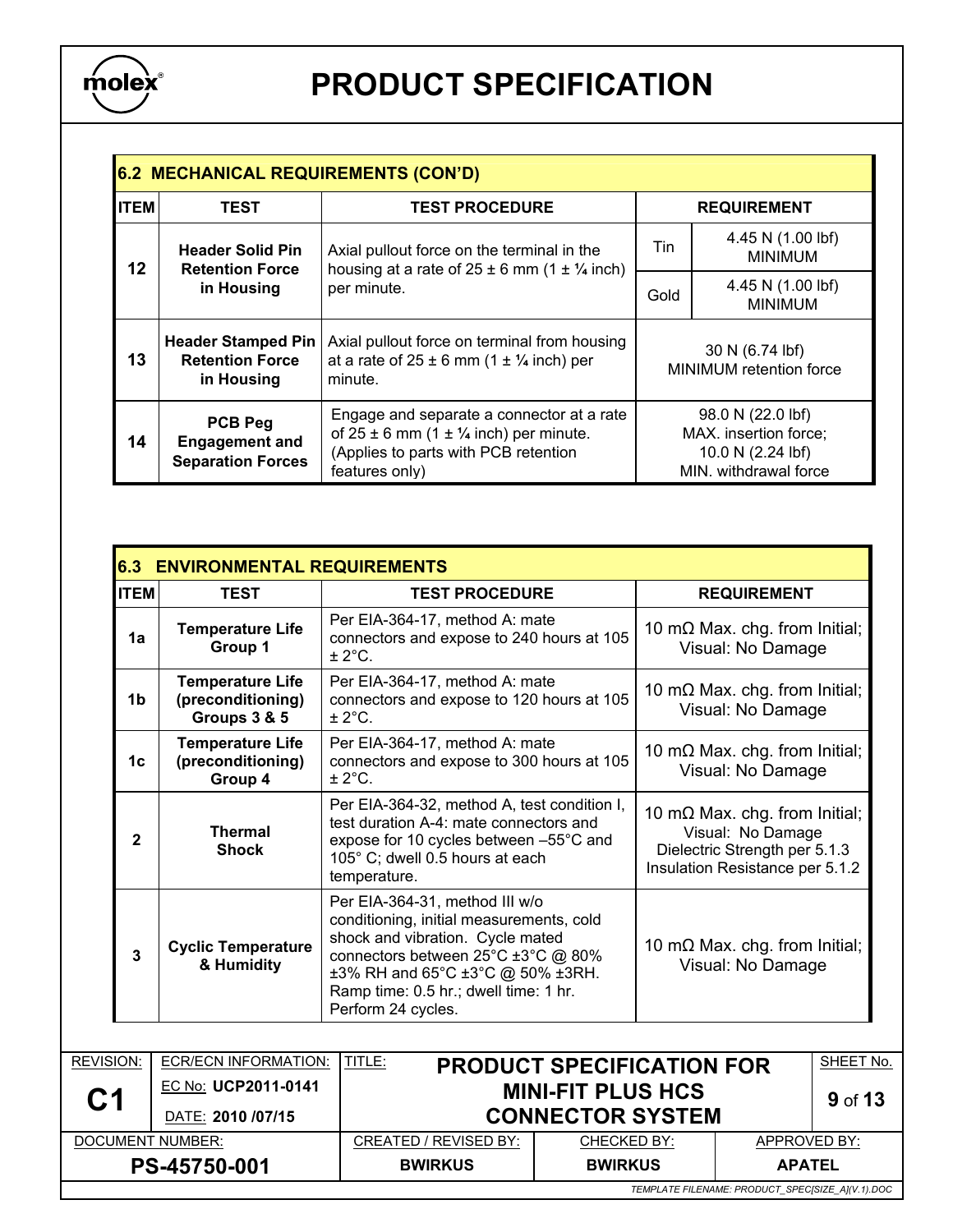

|   | 6.3 ENVIRONMENTAL REQUIREMENTS (CON'D)                                 |                                                                                                                                                                                                                                                                                                                             |                                                                                                |  |  |  |
|---|------------------------------------------------------------------------|-----------------------------------------------------------------------------------------------------------------------------------------------------------------------------------------------------------------------------------------------------------------------------------------------------------------------------|------------------------------------------------------------------------------------------------|--|--|--|
| 4 | <b>Mixed Flowing Gas</b>                                               | Per EIA-364-65 with Class IIA gas<br>concentrations following Telcordia<br>Specification GR1217.                                                                                                                                                                                                                            | 10 m $\Omega$ Max. chg. from Initial;<br>Visual: No Damage                                     |  |  |  |
| 5 | <b>Thermal Cycling</b>                                                 | Per EIA-364-1000 Test Group 5: Cycle<br>mated connector between 15°C±3°C and<br>85°C±3°C as measured on the part. Ramps<br>should be a minimum of 2°C per minute,<br>and dwell times should insure contacts<br>reach the temperature extremes (minimum<br>of 5 minutes). Humidity is not controlled.<br>Perform 500 cycles. | 10 m $\Omega$ Max. chg. from Initial;<br>Visual: No Damage                                     |  |  |  |
| 6 | <b>Solderability</b>                                                   | Per SMES-152                                                                                                                                                                                                                                                                                                                | Solder coverage:<br>95% MINIMUM<br>(per SMES-152)                                              |  |  |  |
| 7 | <b>Solder Temperature</b><br><b>Heat Transfer</b><br><b>Resistance</b> | Expose connector terminals tails to wave<br>solder process.<br>Dwell time duration: $5 \pm 0.5$ seconds;<br>Solder Temperature: 260 ± 5°C                                                                                                                                                                                   | Visual: No Damage to the<br>insulator where terminal or pin<br>locks to the connector housing. |  |  |  |

| <b>REVISION:</b>                                 | ECR/ECN INFORMATION: | <b>ITITLE:</b><br><b>PRODUCT SPECIFICATION FOR</b> |                | SHEET No.     |  |
|--------------------------------------------------|----------------------|----------------------------------------------------|----------------|---------------|--|
| <b>C1</b>                                        | EC No: UCP2011-0141  | <b>MINI-FIT PLUS HCS</b>                           |                | 10 of 13      |  |
|                                                  | DATE: 2010 /07/15    | <b>CONNECTOR SYSTEM</b>                            |                |               |  |
| DOCUMENT NUMBER:                                 |                      | CREATED / REVISED BY:                              | CHECKED BY:    | APPROVED BY:  |  |
| PS-45750-001                                     |                      | <b>BWIRKUS</b>                                     | <b>BWIRKUS</b> | <b>APATEL</b> |  |
| TEMPLATE FILENAME: PRODUCT_SPEC[SIZE_A](V.1).DOC |                      |                                                    |                |               |  |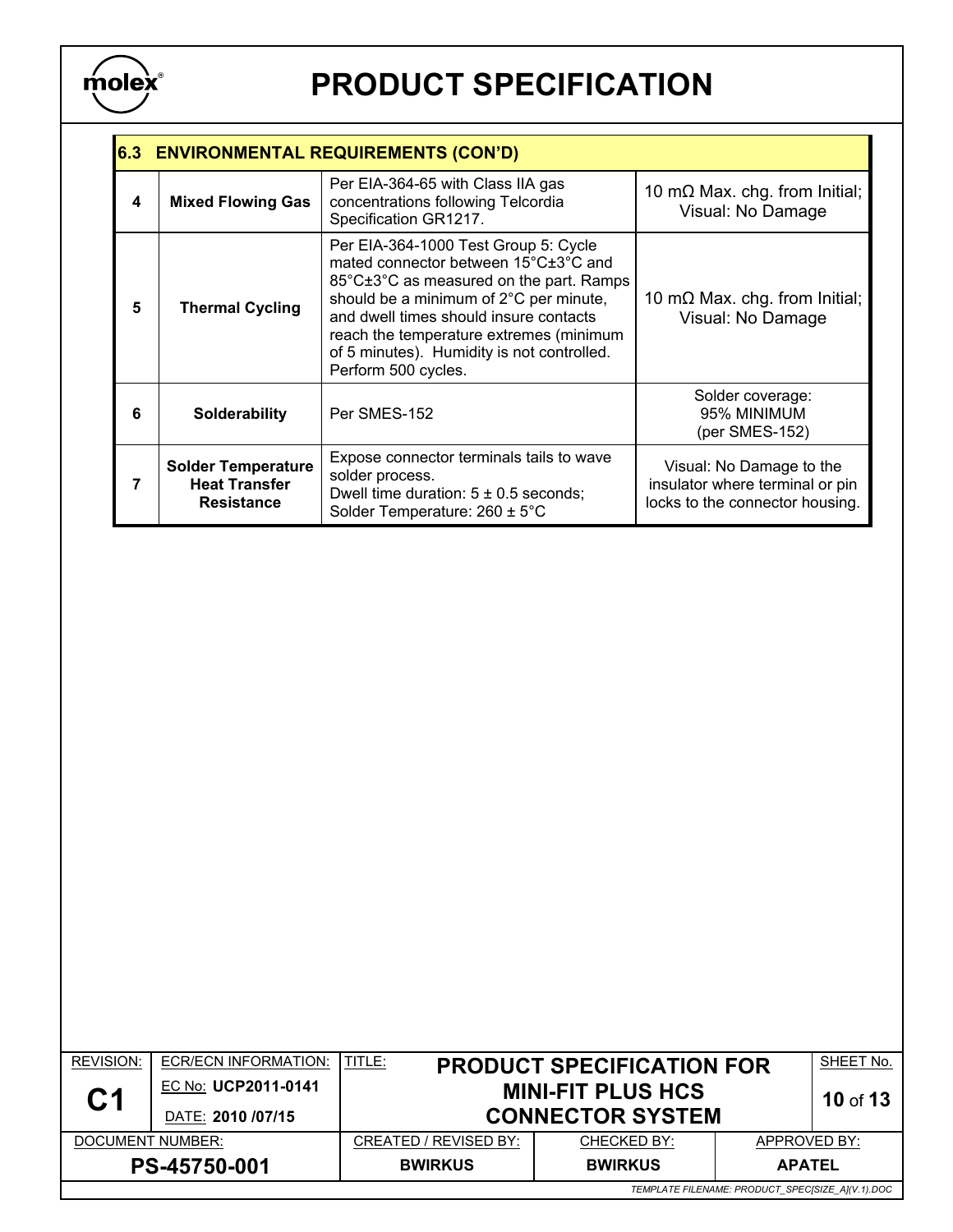

### 7.0 TEST SEQUENCES

Environmental test sequences for Groups 1, 2, 3, 5 and 7 performed in accordance with EIA-364-1000. Sequence for Group 4 per Nortel Optical Networks specification test plan.

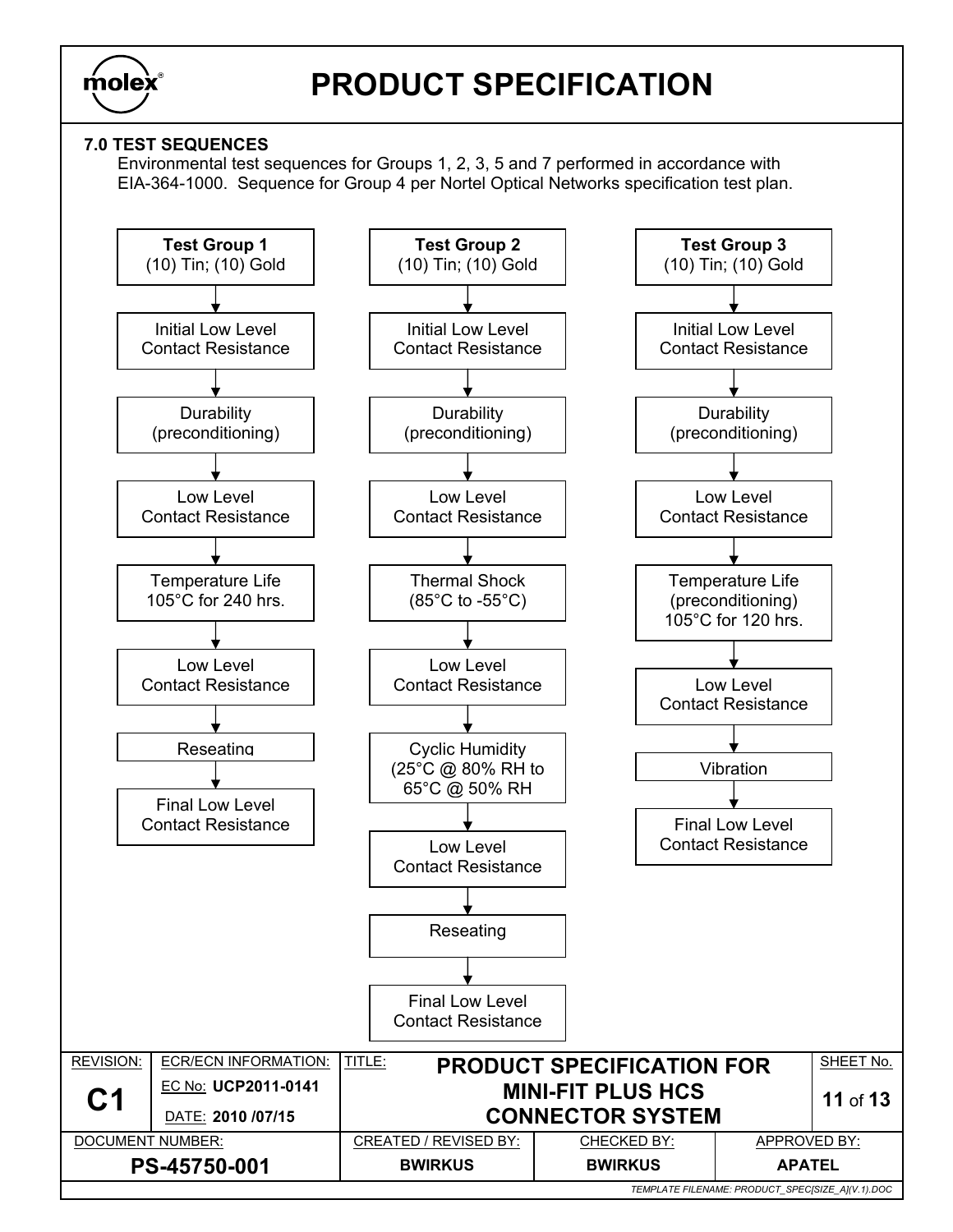

### 7.0 TEST SEQUENCES (CON'D)